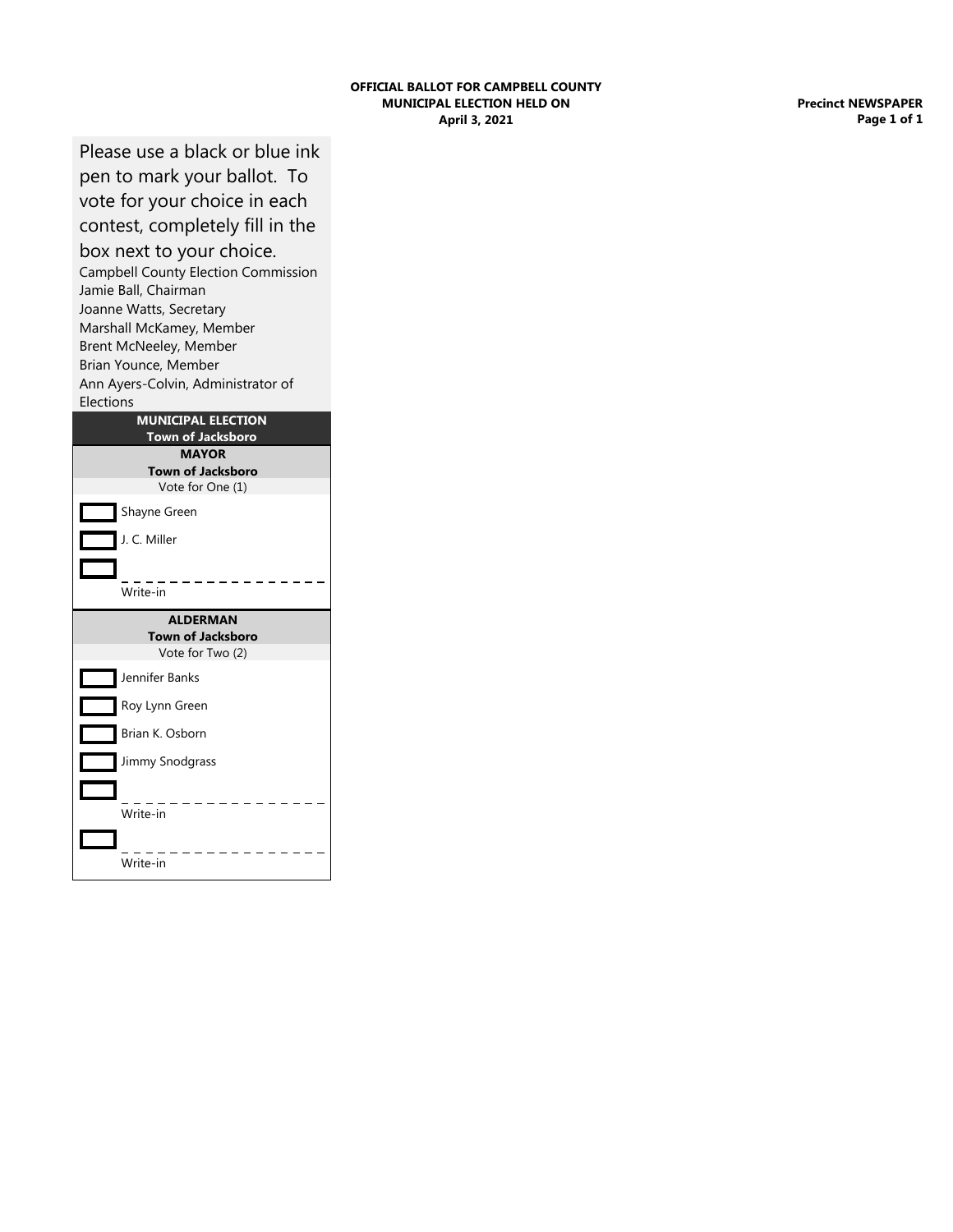## **Preview Ballot**

02/12/2021 11:33:31

## **April 3, 2021 OFFICIAL BALLOT FOR CAMPBELL COUNTY MUNICIPAL ELECTION HELD ON**

**Precinct 04-3-EV Page 1 of 1**

Please use a black or blue ink pen to mark your ballot. To

vote for your choice in each contest, completely fill in the

## box next to your choice.

Campbell County Election Commission Jamie Ball, Chairman Joanne Watts, Secretary Marshall McKamey, Member Brent McNeeley, Member Brian Younce, Member Ann Ayers-Colvin, Administrator of Elections